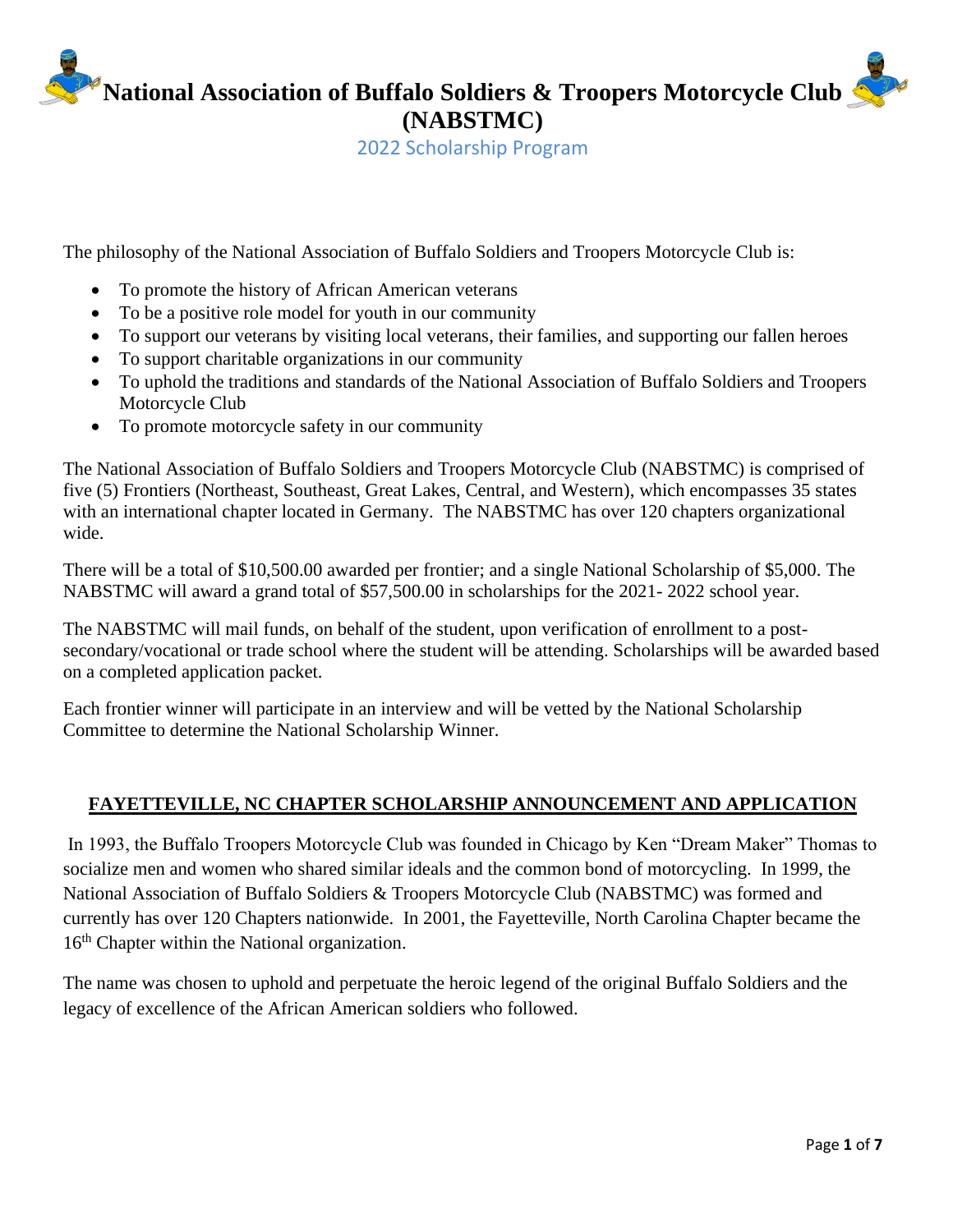### **MISSION OF THE FAYETTEVILLE, NORTH CAROLINA CHAPTER**

We are a family oriented, 501(c) (3) non-profit organization comprised of men and women from the military, law enforcement, and other professional affiliations, (Active and Retired) who are dedicated to the sport of motorcycle riding and safety. Our objective is to educate those that are unfamiliar with the racism, sacrifices, and hardships that the Buffalo Soldiers of the 9th and 10th U.S. Army Cavalries had to endure.

### **OUR VISION**

• Educate ourselves and the general public about the rich history and contributions of the Buffalo Soldiers, notably the 9th & 10th Cavalry

• Demonstrate and promote safe individual and group riding experiences

• Provide positive role models to the youth in our communities

• Support the charitable needs of our communities

The National Association of Buffalo Soldiers & Troopers Motorcycle Club – Fayetteville, North Carolina Chapter, announces its 2022 Scholarship of Excellence Award. This will allow deserving graduating high school students in the following counties (Bladen, Cumberland, Harnett, Hoke, Moore, Robeson, and Sampson) to receive much needed funding to assist in their college education. The scholarship awards one thousand dollars (\$1,000) to a graduating senior that attend high school in one of the seven counties. If selected, the Scholarship may be used to assist the student(s) at any Higher Educational Institution that the recipient will attend (funds will be distributed to the institution. Therefore, student identification number will be needed before Scholarship is awarded.

### **Instructions for candidates:**

The following are required to complete your application:

• Applicant must be an eligible Graduating High School Senior/GED recipient during the 2021 Fall /

2022 Summer school year who will be attending post-secondary or vocational/trade school in 2022.

- Official High School Transcript, Home School Transcript or GED Test Score (No GED Certificate)
- A 500-word essay on the topics described below
- Letter of recommendation on official letter head from a teacher/guidance counselor/school administrator, and/or employer (for GED).
- Letter of recommendation on letterhead from a community service organization
- A letter of acceptance to an institution of higher learning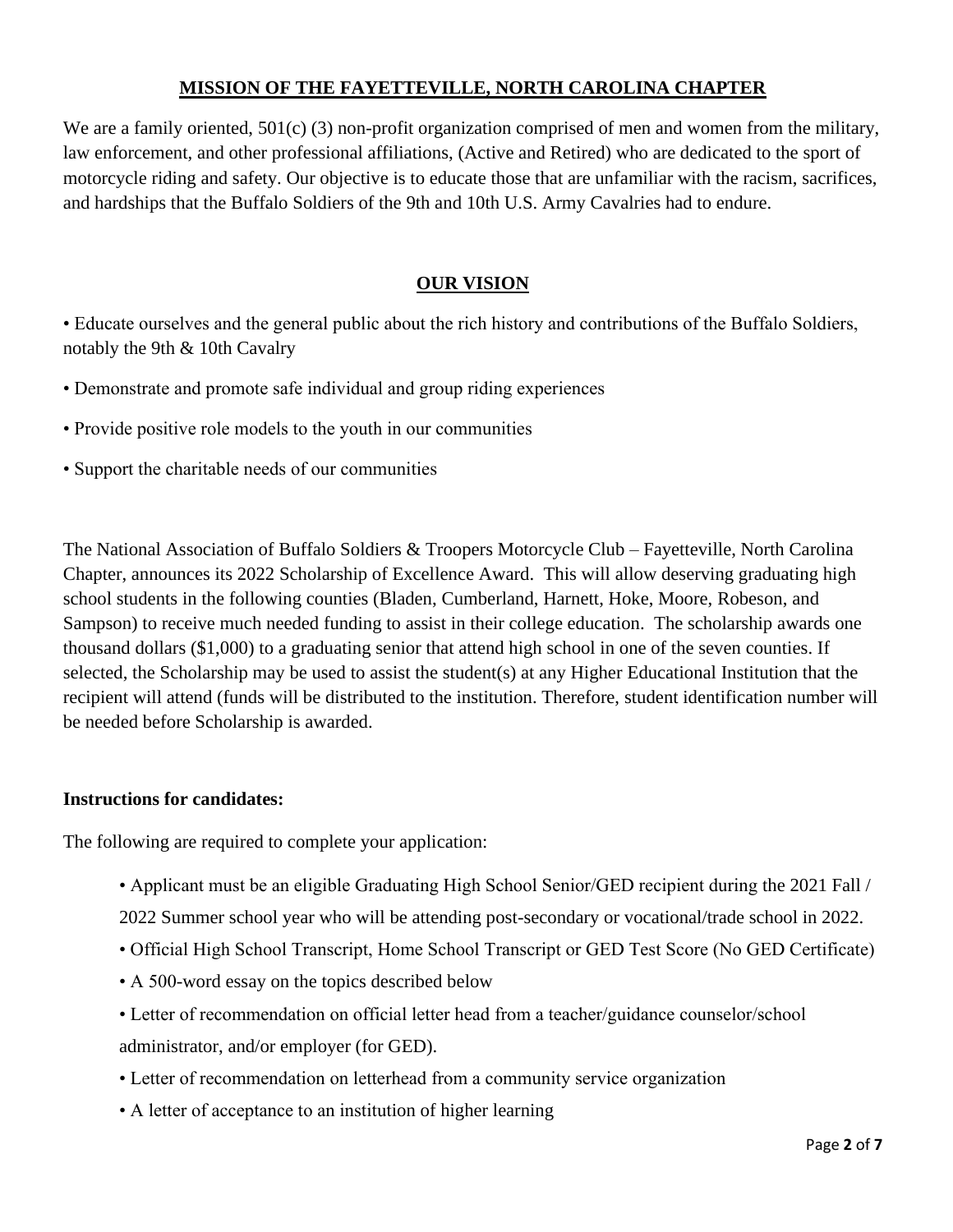- Signed Release Form (enclosed)
- Parent's signature if student is under 18 years old

• Prepare a letter of introduction, who you are, your accomplishments to date, family background, and the degree/certificate to which you are seeking. Provide a summary on how you plan to use the scholarship, if selected. Also incorporate, how this scholarship will benefit you in giving back to your community.

- Recent professional head shot photo (In Good Taste)
- Provide Student's name, the complete name and address of the school and/or financial aid office where the student will be attending school and student ID number.

#### **Essay Topics:**

Write a 500-word essay (typewritten) on one of the following topics:

#### **\*\*Do not write about the Buffalo Soldiers and Troopers Motorcycle Club\*\***

A. What impact did the Buffalo Soldiers make in war and/or peacetime? Why is it necessary to pass this legacy on to future generations?

B. Provide specific examples of how the Buffalo Soldiers facilitated the development of roadways, national parks, and mail service.

C. The Congressional Medal of Honor is presented to the recipient by the President of the United States in the name of Congress. Please provide a brief narrative regarding a Buffalo Soldier that received this honor and what can be learned from his life, efforts, and commitment to duty.

#### **Submit Application:**

**Applications may be downloaded from [www.ncbuffalosoldiers.com](http://www.ncbuffalosoldiers.com/) under the tab "Scholarship Information", you will find the application.** Completed applications and required documents must be scanned and emailed to **[anor.burnside@yahoo.com;](mailto:anor.burnside@yahoo.com)** [bsmcncpro@gmail.com](mailto:bsmcncpro@gmail.com) by March 31, 2022. Subject line is your full name and State. Mail sealed transcripts to the below address by March 31, 2022. Incomplete packets will be eliminated.

**NC Buffalo Soldiers M/C ATTN: Scholarship Committee P.O. Box 25415 Fayetteville, NC 28314**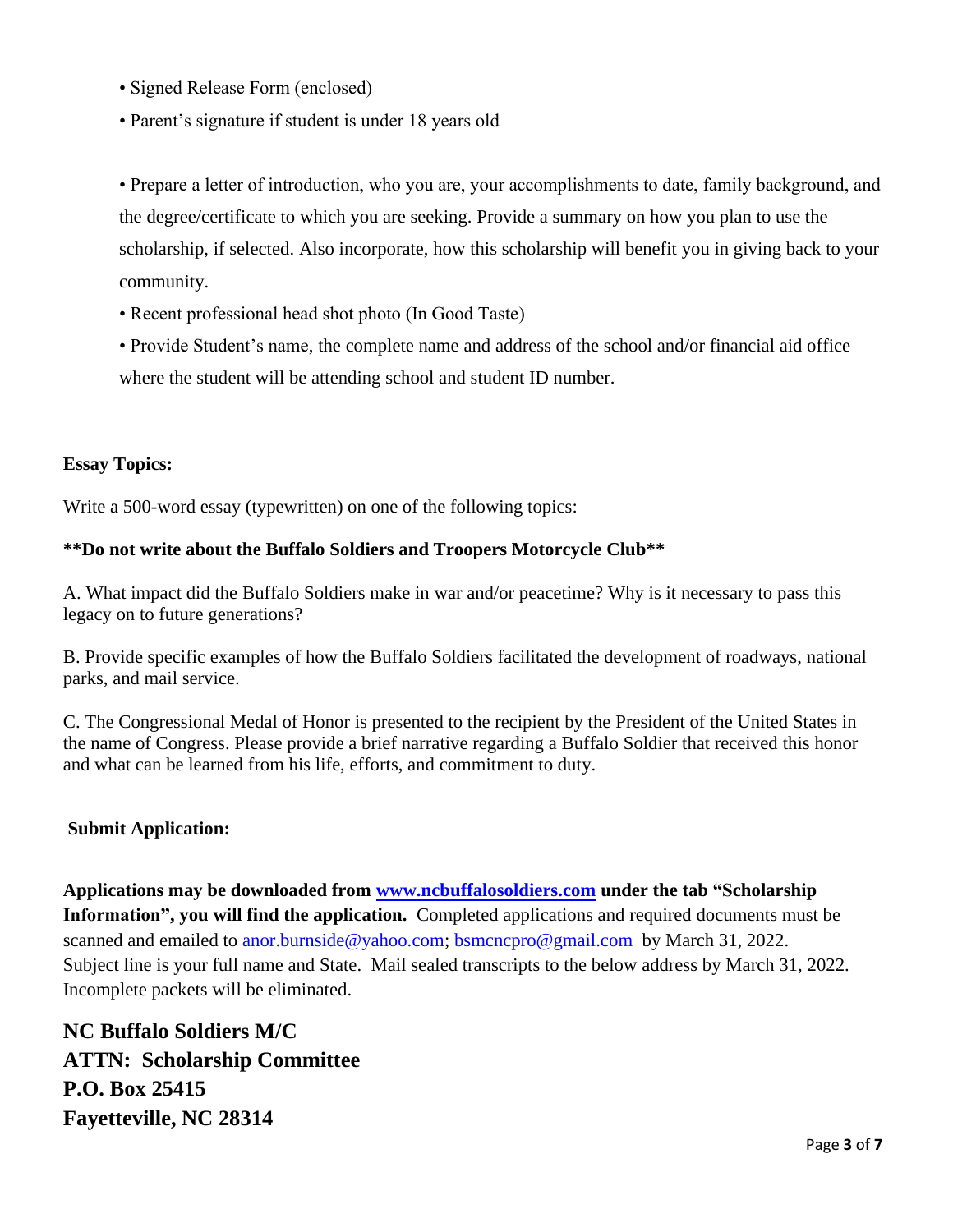### **Award Confirmation**

The Scholarship Committee will choose the scholarship recipient(s) from the pool of applicants throughout the seven counties. The scholarship recipient(s) and school officials will be notified via email or certified letter no later than May 1, 2022, following selection of the recipient(s). The Chapter President or designee will recognize the recipient at an appropriate school sponsored function or during a Buffalo Soldier Chapter Meeting – to be jointly determined by the school's point of contact, or the recipient and the committee.

Scholarship awards will be mailed, via certified letter, directly to the institution attended by the recipient(s) before the start of the current fall semester school. Recipient(s) will be requested to come back within 2 years of receiving this award to the Chapter during our General Meeting and update us on how they are doing in school.

The North Carolina Buffalo Soldiers Scholarship of Excellence winner(s) will be advanced to compete for the NABSTMC Southeast Frontier Scholarship Awards of up to \$3,000. The winner of that Scholarship Award will be advanced to compete for the NABSTMC National Scholarship Award of \$5,000.

Contact Anor "Chief" Burnside, Scholarship Committee Chairman, at (910) 494-4513 or email at anor.burnside@yahoo.com if you have any questions.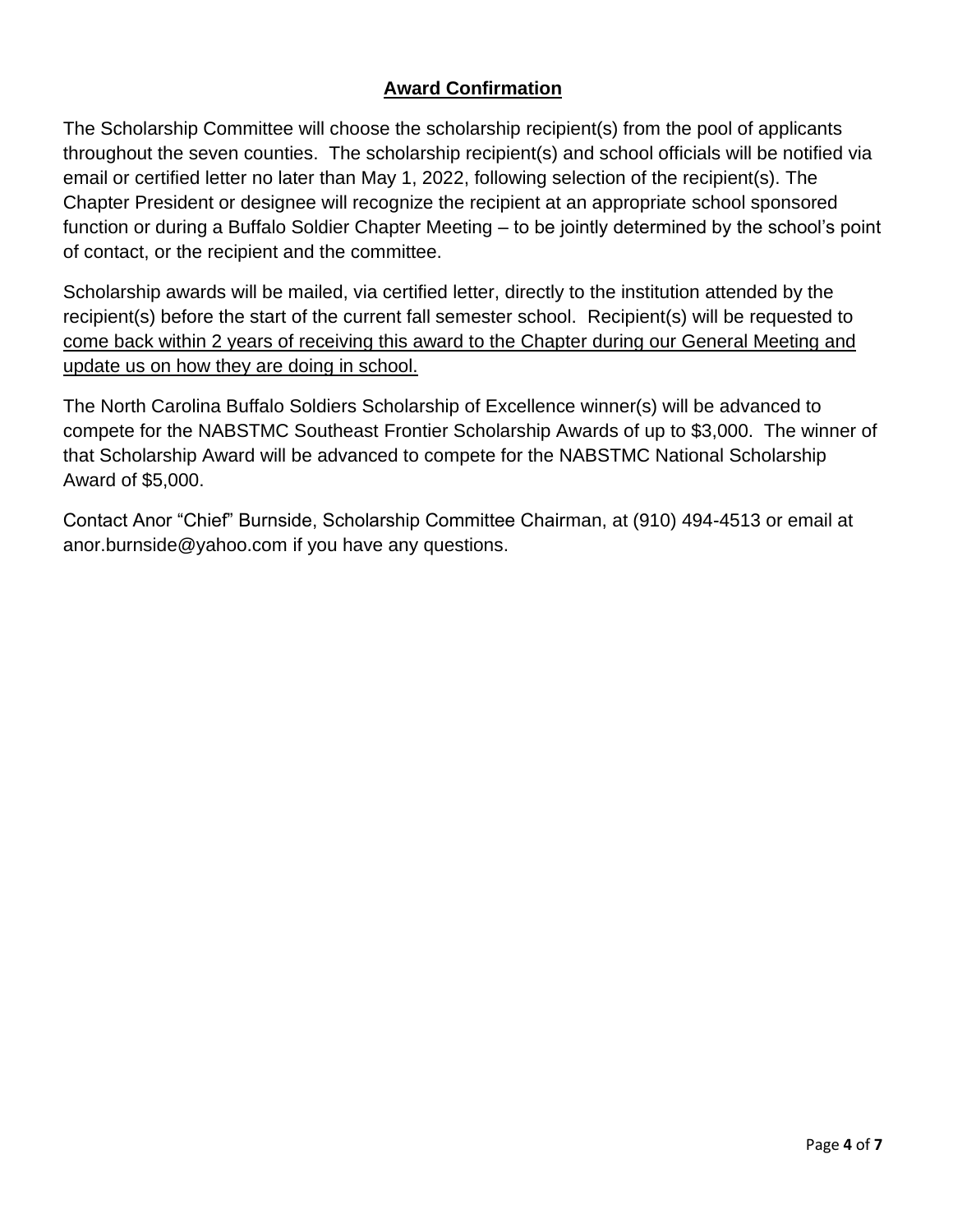

## **2022 Application**

**Application Deadline: March 31, 2022**

### **Name of local Buffalo Soldier Chapter: Fayetteville, North Carolina**

| <b>Contact Information:</b> |                    |  |
|-----------------------------|--------------------|--|
| <b>First Name:</b>          | <b>Last Name:</b>  |  |
| <b>Address:</b>             |                    |  |
| City:                       | State:             |  |
| Zip Code:                   | <b>Email:</b>      |  |
| <b>Home Phone:</b>          | <b>Cell Phone:</b> |  |
| Date of Birth:              | Gender:            |  |

### **Academic Information:**

| <b>High School Name:</b> | City / State       |                   |
|--------------------------|--------------------|-------------------|
| <b>Graduation Date:</b>  | GPA:               | <b>GED Score:</b> |
| <b>Class Rank:</b>       | <b>Class Size:</b> |                   |

### **College Information (**If you have not finalized your college choice, provide your first choice school.)**:**

| o<br><b>College Name:</b>                                                                                         |                  | City / State:      |  |
|-------------------------------------------------------------------------------------------------------------------|------------------|--------------------|--|
| <b>Institution Type:</b><br>Certificate<br><b>Four-Year</b><br><b>Vocational or Technical:</b><br><b>Two-Year</b> |                  |                    |  |
| <b>Degree Sought: Associates</b>                                                                                  | <b>Bachelors</b> | <b>Certificate</b> |  |
| Major:                                                                                                            |                  |                    |  |
| <b>Anticipated</b><br><b>Graduation Date:</b>                                                                     |                  |                    |  |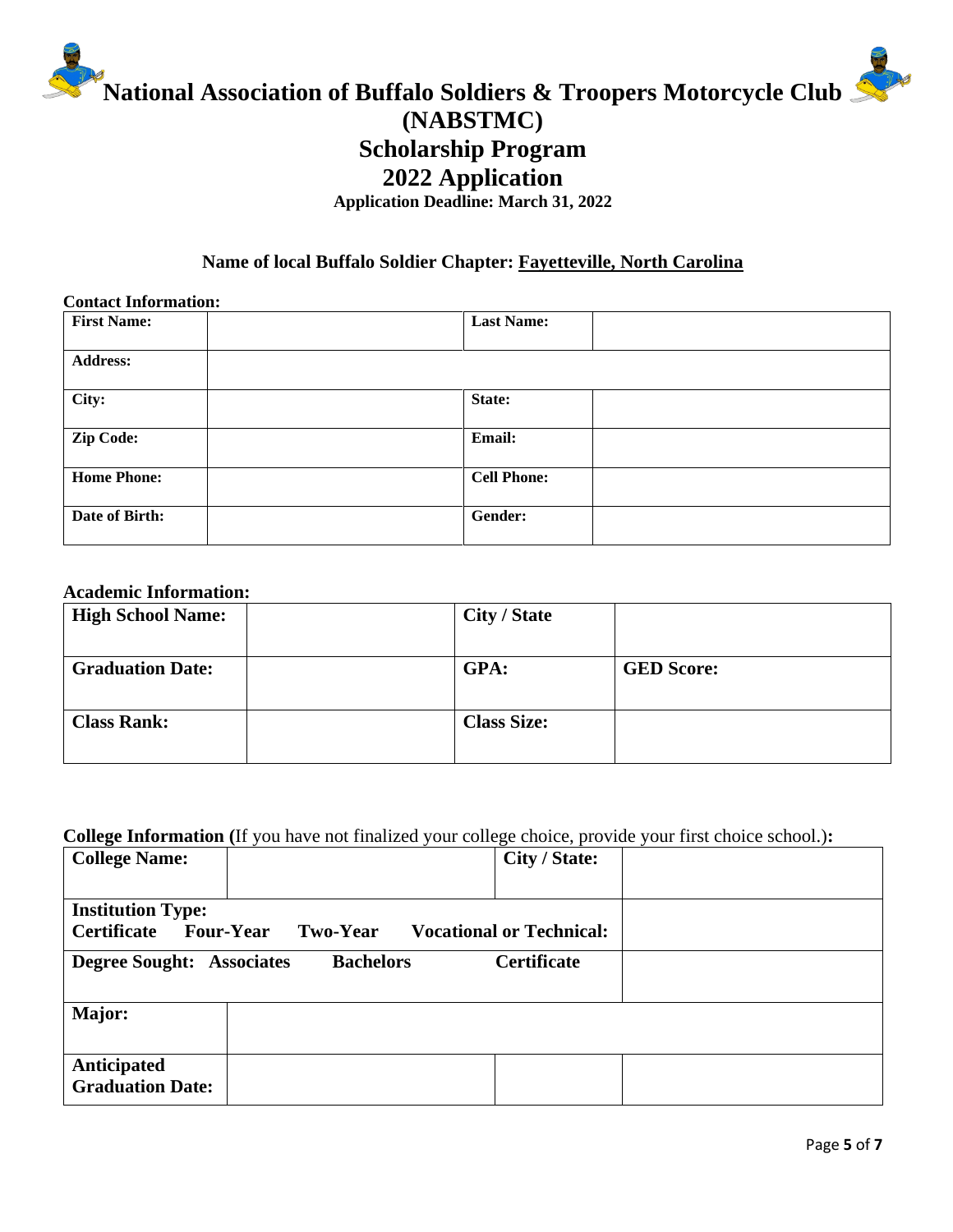# **Applicant Service, Extracurricular Activities and Work Experience:**

Use this space to provide the applicant's volunteer service, extracurricular activities and work experience during the applicant's academic career. **Do not attach a resume in lieu of completing this form. It will not be reviewed.**

| <b>Description</b>                               |                                            |  |
|--------------------------------------------------|--------------------------------------------|--|
| <b>Total Hours or Average</b><br>Hours per week: | Are you still<br>participating? (yes / no) |  |
| <b>Start Date:</b>                               | <b>End Date:</b>                           |  |
| <b>Highest Position Held:</b>                    |                                            |  |
|                                                  |                                            |  |

| <b>Description</b>                               |                                            |  |
|--------------------------------------------------|--------------------------------------------|--|
| <b>Total Hours or Average</b><br>Hours per week: | Are you still<br>participating? (yes / no) |  |
| <b>Start Date:</b>                               | <b>End Date:</b>                           |  |
| <b>Highest Position Held:</b>                    |                                            |  |
|                                                  |                                            |  |

| <b>Description</b>            |                           |  |
|-------------------------------|---------------------------|--|
| <b>Total Hours or Average</b> | Are you still             |  |
| Hours per week:               | participating? (yes / no) |  |
| <b>Start Date:</b>            | <b>End Date:</b>          |  |
|                               |                           |  |
| <b>Highest Position Held:</b> |                           |  |
|                               |                           |  |